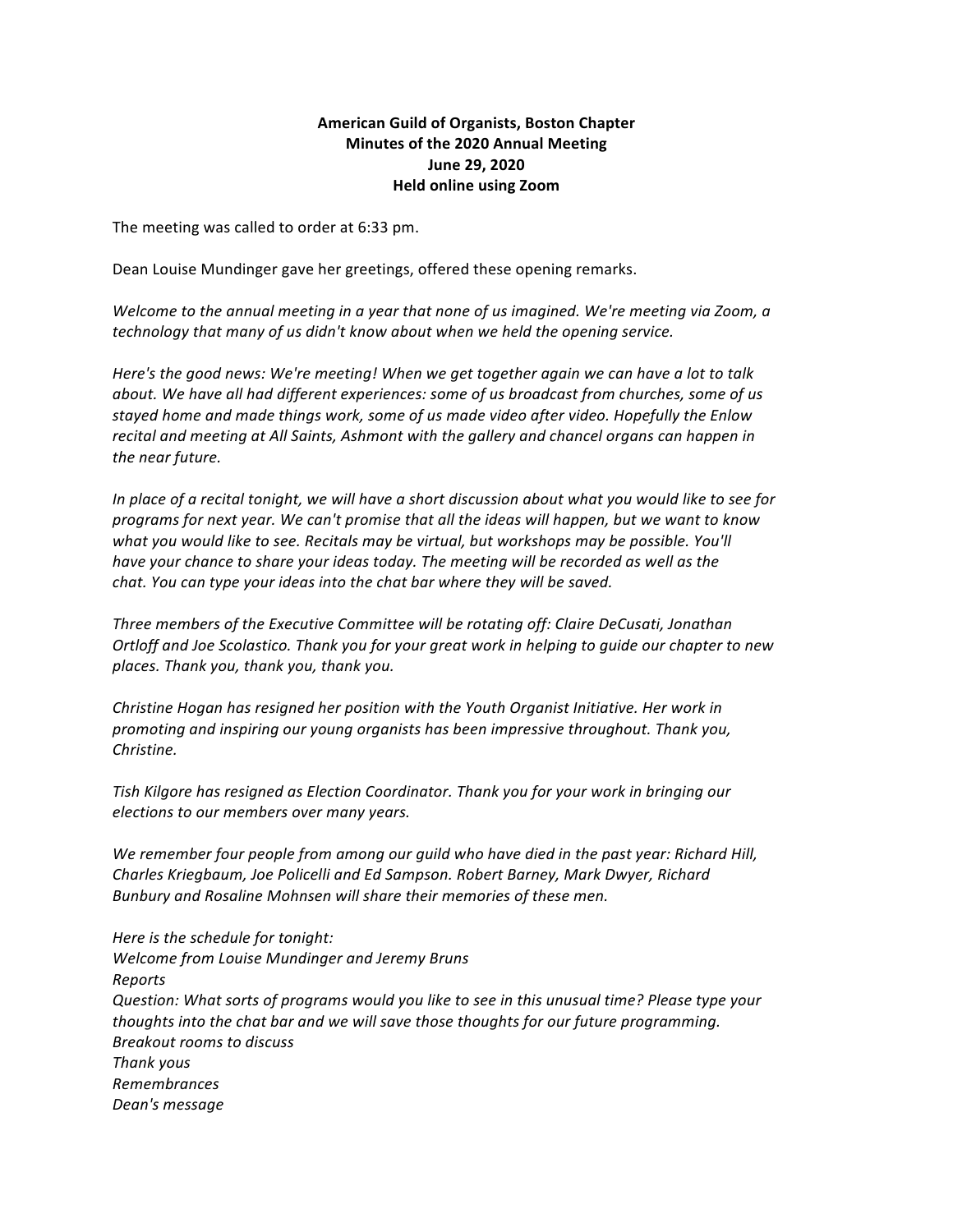Louise then introduced the next dean, Jeremy Bruns, to give his greetings. Jeremy also presented the following Program Committee report at this time.

#### *A Look Back at 2019-2020*

*On* Wednesday, September 18 we had our opening service, Choral Evensong at Trinity Church Copley Square. Richard Webster, Colin Lynch, the Trinity Choristers and Schola led us in a beautiful service, and we heard Trinity's nave organ as it was nearing completion of a tonal reconstruction project (a *collaboration between Foley-Baker and Jonathan Ambrosino, the project returned the nave organ closer to* its 1926 Skinner roots, using vintage Skinner and Aeolian-Skinner pipework almost exclusively). *Following the service, we were treated to a glorious reception at Old South Church thanks to our host Mitchell Crawford, and delicious food prepared by Daryl Bichel's Persimmon Catering.* 

*On Friday evening, November 22, we heard Caroline Robinson in recital at The Memorial Church of Harvard University.* Caroline, a doctoral candidate at the Eastman School of Music, offered us a stunningly beautiful program using both instruments to full advantage. An annual and favorite event was the First Night Organ Recital at The First Church of Christ, Scientist (The Mother Church) on Tuesday, December 31. Local organists Steven Loher, Douglas Major and George Sargeant were featured in th is extremely well-attended event. Speaking of popular events, Dean Louise Mundinger once again hosted the Annual Potluck Gathering in her beautiful Medford home, this year a Twelfth Night celebration on *January* 5. There was a wide variation in both the food offered and the personalities in attendance! The *event included an impromptu sing-along.* 

*On Friday, January 31, we heard Arvid Gast (Lübeck Conservatory and St. Jakobi Church in Lübeck) in recital* at The Church of the Advent. This event was kindly donated to BAGO, and a reception followed in the Library hosted by Mark Dwyer and Jeremy Bruns. Just one week later was WimFest 2020, the 5th Annual Women In Music Festival, co-hosted by The Cathedral Church of Saint Paul on Friday, February 7. Sophie Michaux (mezzo-soprano), Benjamin Katz (harpsichord), and Paul Holmes Morton (theorbo) *presented an amazing and informative program including works by Barbara Strozzi (1619-1677).*

*On Saturday, March 7, Jonathan Ortloff and Jonathan Ambrosino led a workshop titled "Organbuilding* 101" at the Ortloff Organ Company workshop in Needham. This 5-hour event allowed the hosts (and *participants) to discuss and demonstrate design, construction, and mechanism, and dispel some of the myths and misconceptions of scaling and voicing, using Ortloff Opus 2, which was set up on the shop floor as a guide.*

# *A Brief Look Ahead at 2020-2021*

Unfortunately, the remaining in-person events scheduled for 2019-20 were canceled or postponed due to the Covid-19 pandemic. Bach Birthday 335 at First Lutheran Church, originally scheduled for Saturday, *March 21, was canceled; Bach Birthday 336 is tentatively scheduled for Saturday, March 20, 2021. Organist David Enlow at The Church of the Advent, originally scheduled for Friday, April 24, will be* rescheduled in 2021 if in-person concerts are allowed to resume. The Annual Meeting and Members' *Recital, originally scheduled for Tuesday, May 19 at The Parish of All Saints-Ashmont, was canceled; the meeting will take place 'virtually' on Zoom at 6:30pm Monday, June 29. Both of the Young Organist Initiative recitals (originally scheduled for Saturday, May 16 and Tuesday, June 30) were canceled; in* place of these, scholarship winners will prepare and submit video recordings which will be made public in the early fall.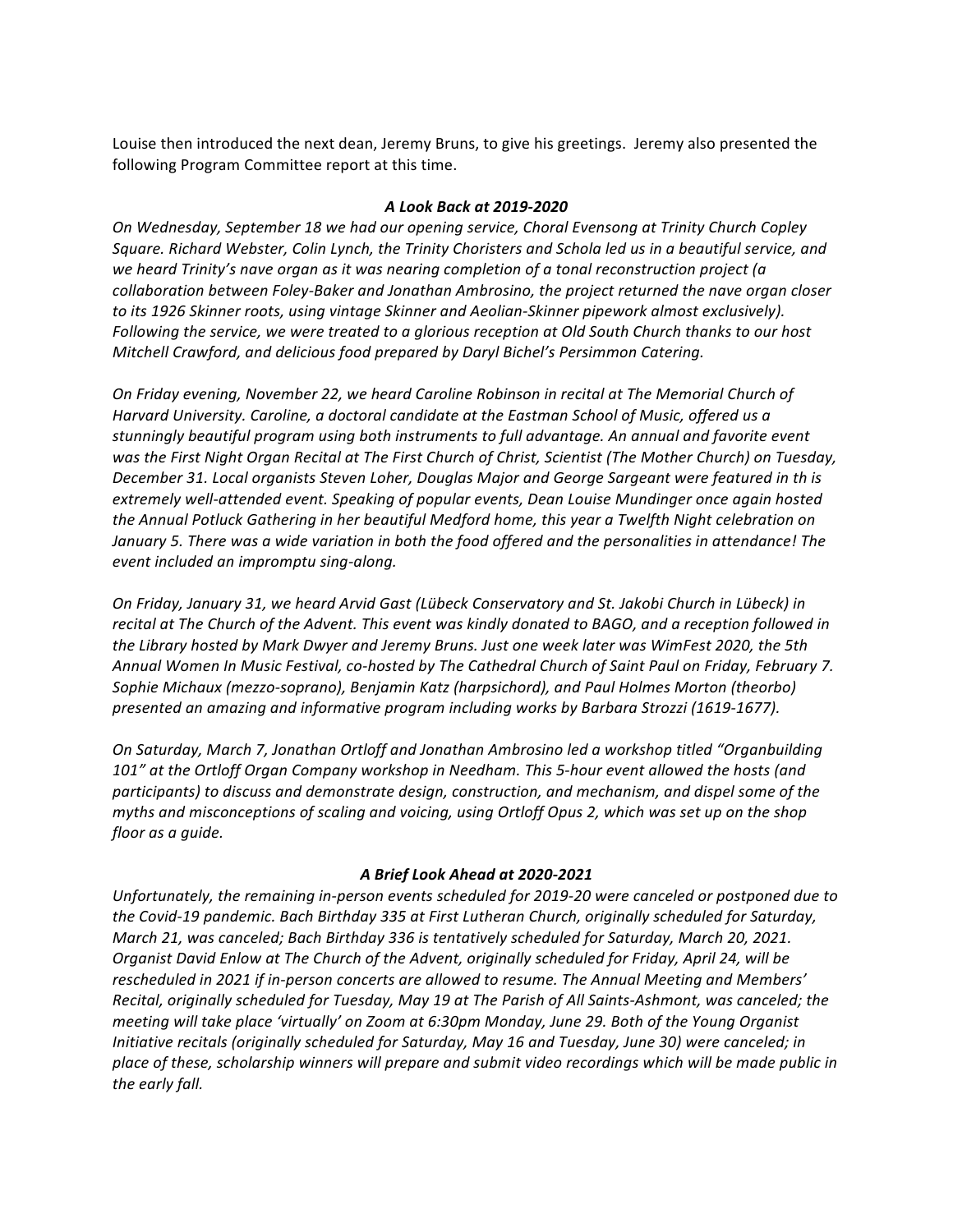These times are unprecedented, at least in recent memory, and also remain unpredictable. This next season is likely to be planned in short blocks of time as we both inch forward and, perhaps, take steps back with regard to phases of opening up society, social distancing, etc. With so many unknowns, it *would* be impossible and impractical to attempt planning and confirming an entire season at this time. In some form or fashion, whether in person or through virtual means (or both), we will have a 2020-21 season! The Young Organist Initiative program should be able to continue, even if delayed and/or altered for the current situation. The 2021 local and regional AGO organ competitions seem to have a green *light, at least at present, and I am pleased and thrilled (and relieved!)* that our own Jack Russell has agreed to, once again, chair the Boston Chapter organ competition.

Both at the Zoom Annual Meeting, and likely following that in the form of a survey, members will be asked what types of offerings might be most meaningful and useful to them during the upcoming months, as we begin to plan the initial season events. Please, put your thinking caps on, and be creative! *Though none of us would have "wished" for this current situation, it does more than just force us out of our* comfort zones; it presents an opportunity to think outside of the box, and to find new ways to help, *comfort, and inspire our fellow colleagues and friends. We look forward to receiving your input and* suggestions, and to seeing how the upcoming season eventually takes shape!

*Respectfully submitted, Jeremy Bruns, Chair Program Committee*

The minutes of the 2019 Annual Meeting were next considered. Jeffrey Mills moved to accept the minutes. Fr. David Michael seconded; the motion was unanimously approved.

Claire DeCusati then presented the Communications Report.

Several new forms of communications were implemented this year to increase outreach and hospitality to our members. In addition to the regular editions of our newsletter "Pipings" (officially published from September through May), we have created new member welcome communications, and friendly reminders about AGO dues renewal. Our new members are welcomed individually in a separate *communication, and then mentioned by name in "Pipings". For membership renewals, AGO HQ has implemented a* 3 month 'grace' period to assist members during the pandemic. It's easy to lose that email reminder from AGOHQ, so our Chapter sends out reminders one month before a member would be *removed from AGO membership and no longer receive "The American Organist" Magazine.* 

The Chapter has begun a trial period of Advertising in Pipings, on Facebook, and on our webpage. The rates and policies are described at http://www.bostonago.org/advertise. We have had success with this *trial, which will be reviewed by the Executive Committee again in the Fall. Sponsored content is clearly marked* on all platforms, and includes a note that "The advertising is not an endorsement by the Boston *Chapter of the American Guild of Organists of the event or the performers, and the Boston Chapter* disclaims any responsibility whatsoever for the content of the advertising or of the event itself."

*Our* "Pipings" Newsletter was upgraded to a new look this year. The new template allows for a more attractive layout, and easy linking to other content. The new platform also allows for future growth, such as support for electronic voting and reservations for events, when required. As many people know, I am digitizing H. Winthrop Martin's "History of the American Guild of Organists in Massachusetts 1905-1954". This rather large document will soon be complete on our website. It contains information about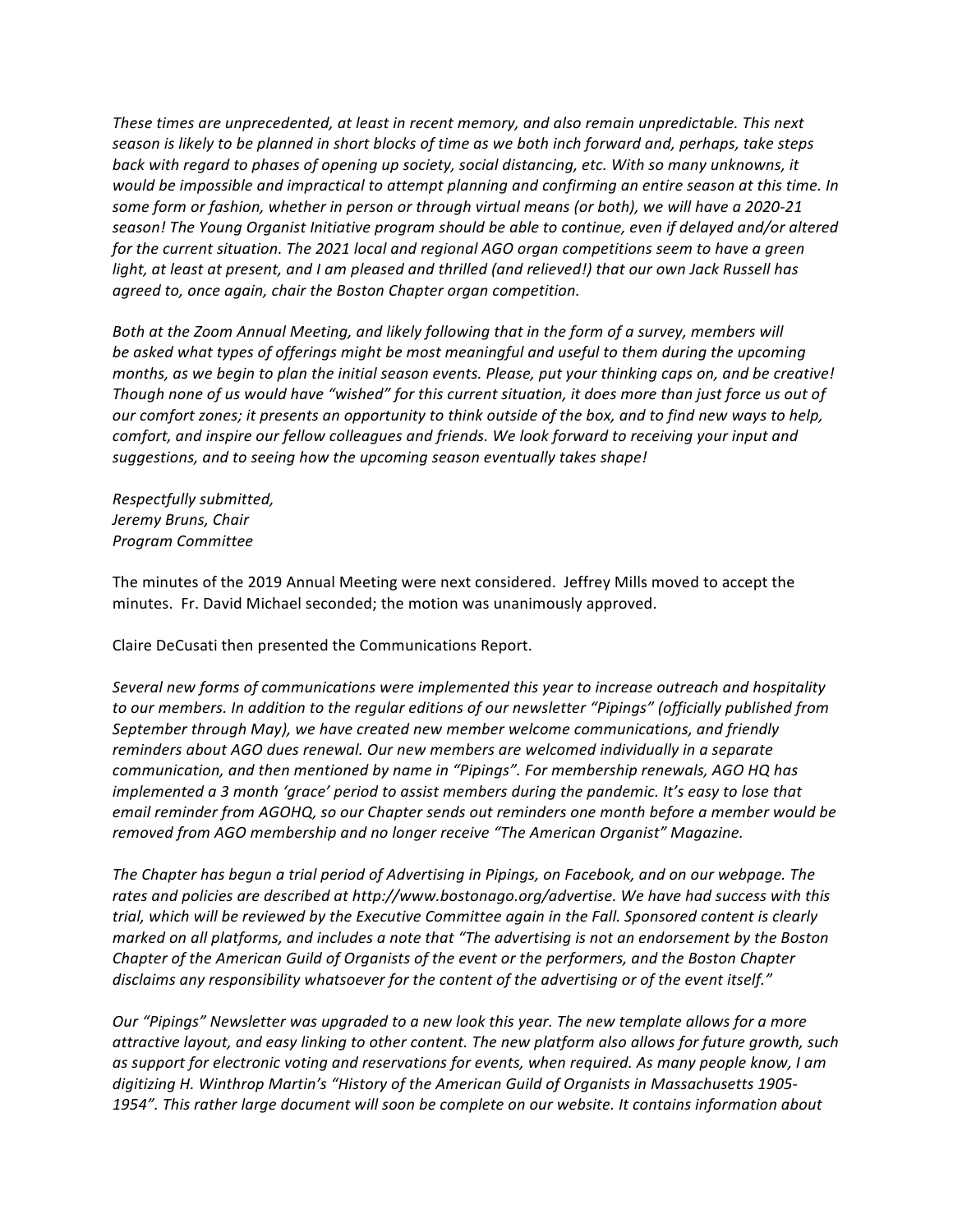*Deans* of the Chapter during this time period, as well as recital, convention, and regional programs. As a *corollary to this project, I created a "Deans of our Chapter" page on our website which contains the photos and short biographies of all the Deans.*

Special Thanks to Barbara Owen, Carson Cooman, Carl Klein, Leo Abbott, and Louise Mundinger of our *Chapter, Todd Sisley, editor of The American Organist magazine, Gail Dow from the Methuen Memorial Music Hall, and John Bishop Executive Director of the Organ Clearing House for their help in researching these Deans.* (PS – *if you are a past Dean, please submit your biography to me please. I'm sure you want a verified placed by your name!) To view the Deans (and see photos of our founders) go to*  http://www.bostonago.org/deans The final project for this year is to archive all Pipings newsletters. We *have electronic versions of the newsletter from 2003 onward. This history will be available soon. For a work-in-process view, go to http://www.bostonago.org/pipingsarchive.*

*Respectfully submitted, Claire DeCusati*

Louise thanked Claire for all her hard work.

Louise then commended the Special Projects Advisory Committee, and summarized their report, given here.

The Special Projects Advisory Committee (SPAC) is tasked to make recommendations to the Executive *committee regarding the use of invested Chapter funds derived from National Conventions held in Boston.* Special projects are considered to augment the normal Chapter activities. There were 5 recipients as listed below. Some of the projects were postponed because of COVID-19 and the money *withheld until the project is rescheduled.* 

\$2,200 for the Cape Cod and Islands Chapter, AGO, Pipe Organ Encounter in July 2019.

\$1,000 for a grant to Steven Young for his project on the life and career of French organist and *composer, Marthe Bracquemond. The goal is to complete a scholarly article about her career as a concert organist and analyze her organ compositions.*

A \$1,200 grant to The First Presbyterian Church in Germantown, PA for enabling live streaming of a *concert by Ken Cowan. This was for a celebration of the 100th year anniversary of the largest church organ in the Philadelphia area.*

*\$1,000 (or more) to support a conference: "Diversity and Belonging: Unsung Keyboard Stories" which will*  take place at the University of Michigan in 2022. This will address the underrepresentation of people of *color* and women in the keyboard world. Presenters will tell the stories of these notable musicians who have been left out of most music history books and performance venues.

The five SPAC members this year were: Colin Lynch (2020), Lee Ridgway (2021), Scot Huntington (2022), *Margaret Angelini (2023), and Robert Barney (2024)* 

Applications for Special Project consideration will next be due in early September. Additional information *will be on the chapter website.*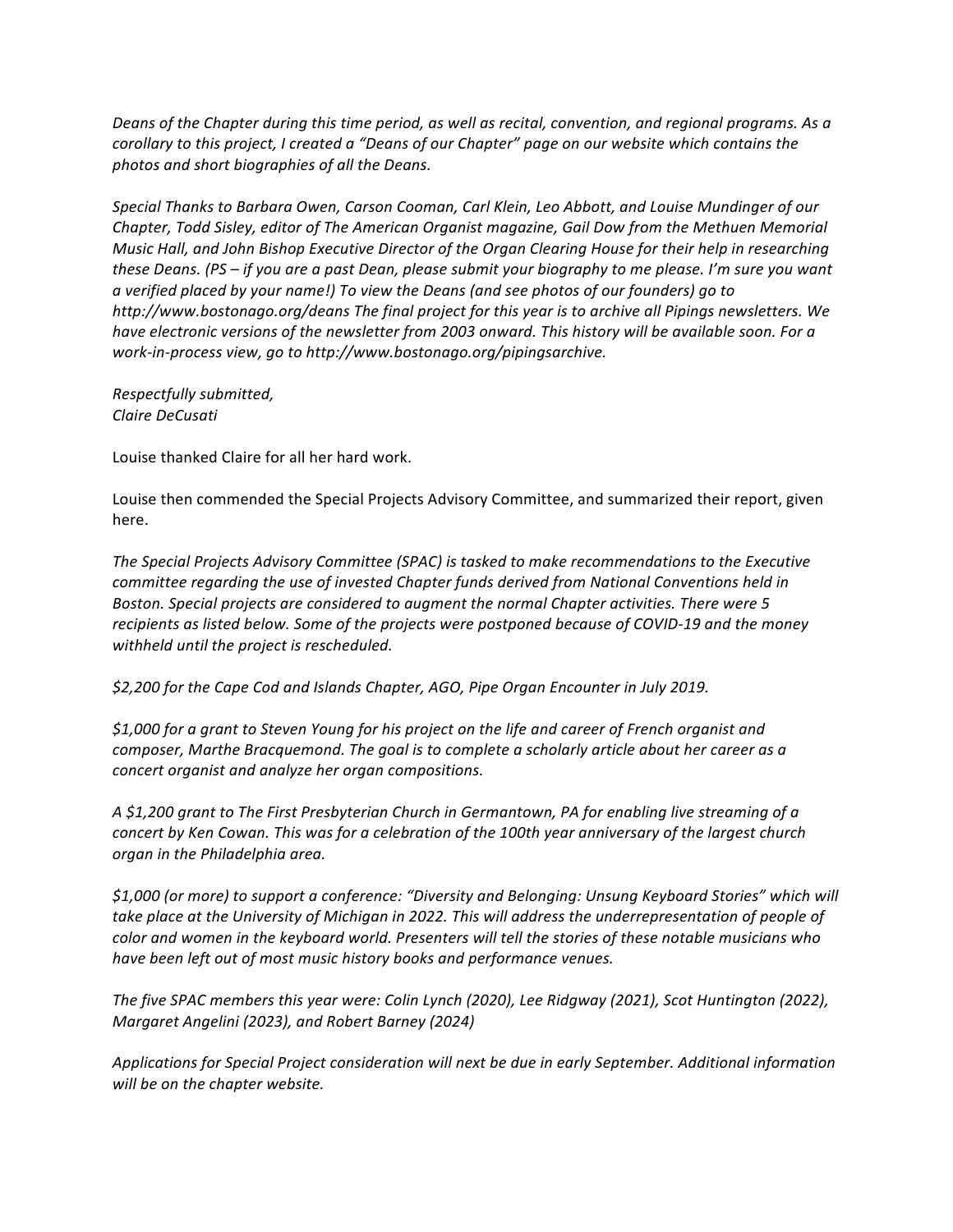# *Respectfully submitted, Martin Steinmetz,* SPAC Coordinator and Assistant Treasurer of Library/ SPAC funds

Louise then commended Carl Klein and the Library committee for all their hard work. Their report follows.

#### The Organ Library has had a year of relatively smooth operations with some major accomplishments.

*In* the Fall of 2019, I rented a large van and took 47 large file boxes of archival material to the Organ *Historical Society archival storage facility in Warminster, PA. These materials are on long-term loan to the* OHS for the purpose of digitization. Although the initial grant that the OHS applied for was not successful, they are reapplying. In any event, their storage facility is better than our storage, so it gave us some room, and keeps the materials in better shape.

*Part of the hoped-for NEH grant was for preservation of digitization of recordings. A subset of the recordings are tapes (7" reel-to-reel format) made by the late E. Power Biggs for his well- known broadcasts from the Adolphus Busch Museum at Harvard. The National AGO had already given a grant* of approximately \$38,000 to the OHS for the preservation and digitization of these particular tapes, so *this* work is still able to proceed. Just a few weeks ago, a representative (her name is Bryce) from the New England Document Conservation Center came to the Organ Library and collected the tapes and took *them* to NEDCC. In Bryce's lab, they will undergo some low-heat baking, and a state-of-the-art attempt will be made to play them and digitized them. The project is the culmination of at least 4 years of *planning and collaboration between the Nation Office of the AGO, The OHS, and the Organ Library. We*  very much hope that the recordings can be saved, and should have a progress report soon.

Speaking of recordings, the Organ Library has 50 years-worth of our Chapter weekly radio broadcasts as well. These are in many different formats made over the many years. The most recent are on CDs, and we have been able to get about 75 of them up on the Library website *www.organlibrary.org.* The latest additions are some interviews of Biggs, done by Doug Cooper, as well as a narration by Biggs talking *about the organs in Adolphus Busch Hall.* 

# *Check it out.*

*Our* Music Sales of library duplicates at low prices continues to serve a nationwide constituency as a *service to the organ community. Sales in the last 12 months have just topped \$3,000.* These funds supplement the Library budget, funding any student assistants that we hire, as well as pay *some of our bills for supplies and subscriptions.* 

The regular work of receiving and sorting donations of organ music; cataloguing and filing; entering and *filing* duplicates; receiving orders and shipping them out; posting of recordings on the website; and other special projects and research requests have all been kept moving for the entire year. Even during the *current shutdown, as the work there was done is complete isolation.* 

*I* believe that the BAGO Organ Library is the lasting legacy of our Chapter, it is the face of our Chapter to the world and is the how we are known. *I* am grateful to the Library Committee and the Executive *Committee for their continued support of the Library, and I am delighted that I am able to continue this work.*

*Respectfully submitted, Carl D. Nelson Klein, DMA Administrator, AGO Organ Library*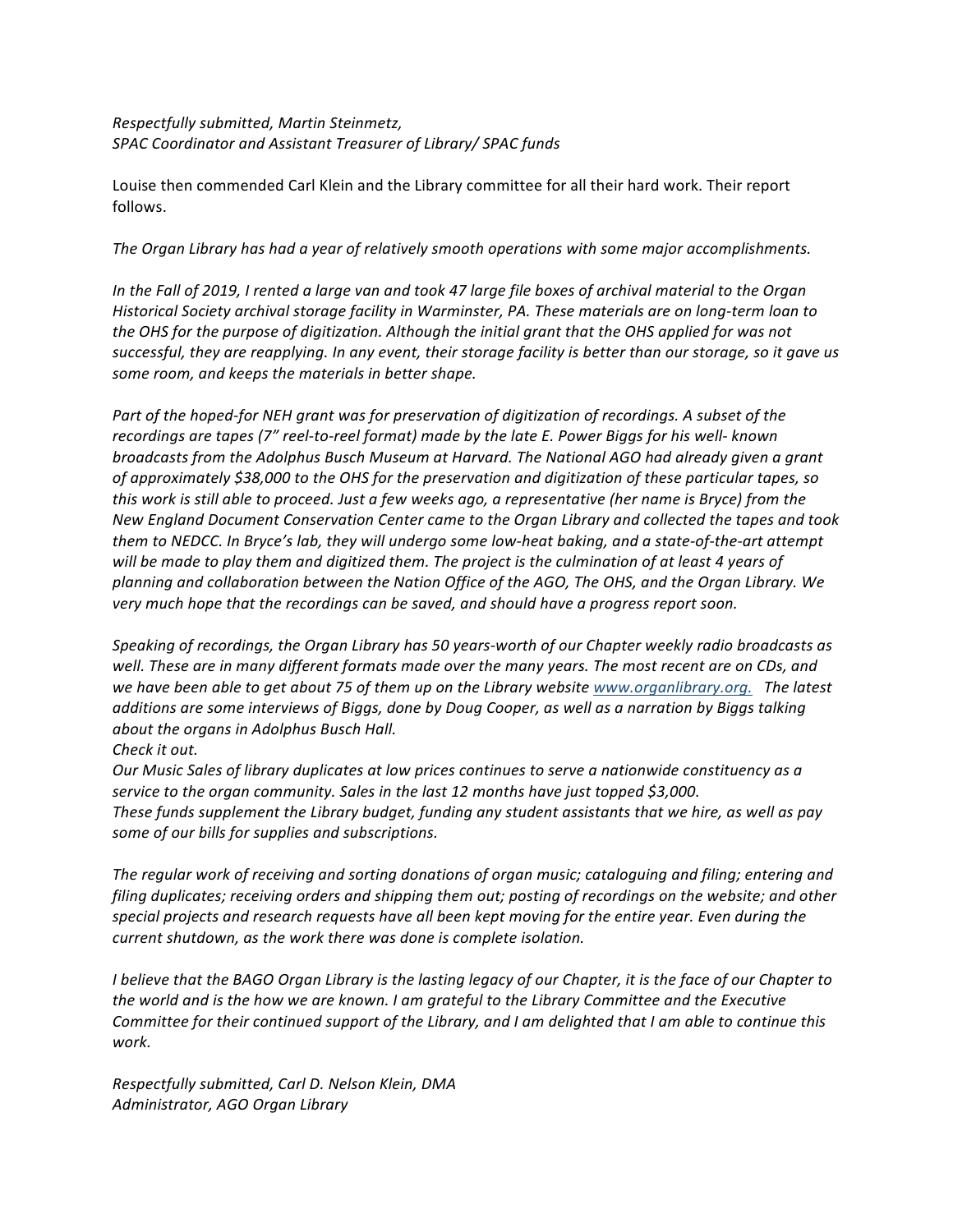Daryl Bichel then presented the Treasurer's report. He expressed his gratitude that John Dunn had given the YOI program \$5,000 again this year.

| Boston Chapter AGO 06/26/20 Finance Report       |                |                    |                    |  |  |  |
|--------------------------------------------------|----------------|--------------------|--------------------|--|--|--|
| 07/01/19-06/30/20 Program Year Budget            |                |                    |                    |  |  |  |
|                                                  |                |                    |                    |  |  |  |
| <b>RECEIPTS</b>                                  | 2019-20 Budget | 2019-20 YTD Actual | 2018-19 Actual     |  |  |  |
| Chapter Dues Received from National              | 12,500.00      | 11.581.00          | 9.886.00           |  |  |  |
| <b>Education Fund Donations</b>                  | 500.00         | 558.00             | 415.00             |  |  |  |
| <b>General Fund Donations</b>                    | 300.00         | 811.00             | 245.00             |  |  |  |
| Program Donations                                |                | 1,000.00           |                    |  |  |  |
| Ad Sales                                         |                | 150.00             |                    |  |  |  |
| Program Ticket Sales                             | 100.00         | 515.00             | 105.00             |  |  |  |
| Young Organists Initiative Donations             |                | 5,000.00           | 5,060.00           |  |  |  |
| Food Reimbursement                               |                |                    | 506.22             |  |  |  |
| <b>Competition Fees</b>                          |                |                    | 200.00             |  |  |  |
| <b>Placement Service Fees</b>                    | 1,000.00       | 850.00             | 1,200.00           |  |  |  |
| <b>TOTAL RECEIPTS</b>                            | 14,400.00      | 20,465.00          | 17,617.22          |  |  |  |
| <b>DISBURSEMENTS</b>                             | 2019-20 Budget | 2019-20 YTD Actual | 2018-19 Actual     |  |  |  |
| Dues for Honorary Members/Transfers Out          | 300.00         | 410.50             | 570.50             |  |  |  |
| Program Expenses                                 | 6,000.00       | 7,013.06           | 5,625.17           |  |  |  |
| <b>Hospitality Expenses</b>                      |                | 873.04             |                    |  |  |  |
| YOI Scholarships & Committee Expenses            | 5,000.00       | 2,916.00           | 3,625.00           |  |  |  |
| Competition Expenses (next competition in 20/21) |                | 500.00             | 1,500.00           |  |  |  |
| Paper Newsletter Production                      | 600.00         | 1.274.03           | 391.15             |  |  |  |
| Web Site                                         | 500.00         | 375.00             | 245.00             |  |  |  |
| <b>Constant Contact</b>                          | 400.00         | 588.00             | 217.01             |  |  |  |
| Dean's Convention Attendance                     | 500.00         |                    |                    |  |  |  |
| Election Coordinator Expenses                    | 350.00         |                    |                    |  |  |  |
| Annual Fund                                      | 500.00         |                    |                    |  |  |  |
| <b>Convention Support</b>                        | 500.00         | 975.00             | 850.00             |  |  |  |
| <b>Tax Accountant Services</b>                   | 2,000.00       | 2,075.00           | 1,980.00           |  |  |  |
| Filing Fees for State Tax Forms                  | 70.00          | 35.00              | 70.00              |  |  |  |
| <b>TOTAL DISBURSEMENTS</b>                       | 16,720.00      | 17,034.63          | 15,073.83          |  |  |  |
| Surplus/Deficit                                  | (2,320.00)     | 3,430.37           | 2,543.39           |  |  |  |
| <b>OTHER</b>                                     |                |                    |                    |  |  |  |
| Helen Krasinski Memorial Fund (Restricted)       |                | 360.00             | Location: Checking |  |  |  |
| Checking account balance on 06/26/20             |                | 16,463.92          |                    |  |  |  |

A question arose about the hospitality line: a new line item for Hospitality has appeared because, after the budget was approved, a decision was made to separate out hospitality expenses (food service) from general program expenses.

Lois Toeppner suggested that we should be able to see all the funds, not just the operating budget. Louise therefore provided the information for our restricted funds, shown here.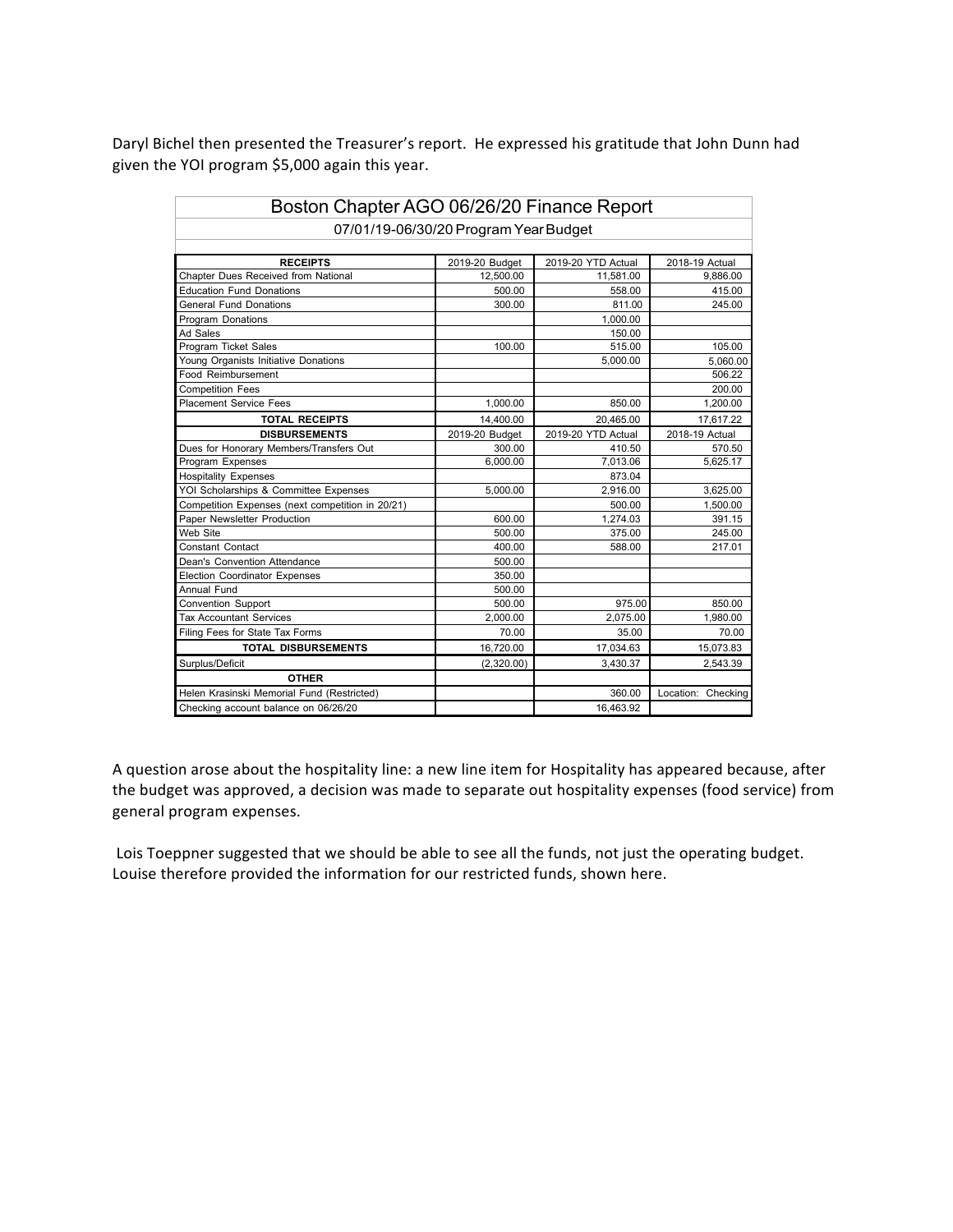#### **Morgan Stanley Year Start Balances 2012 thru 2020**

|           | <b>Convention</b> | Library    | <b>SPAC</b> | Chapter    | <b>Total</b> |
|-----------|-------------------|------------|-------------|------------|--------------|
|           |                   |            |             |            |              |
| 1/1/2012  |                   | 390,090.05 | 100,087.37  | 61,998.29  | 552,175.70   |
| 1/1/2013  |                   | 415,739.24 | 107,438.04  | 66,551.60  | 589,728.88   |
| 1/1/2014  |                   | 413,141.97 | 107,405.30  | 89,697.56  | 610,244.83   |
| 1/1/2015  | 94,000.00         | 431,058.20 | 112,092.14  | 81,302.82  | 718,453.16   |
| 1/1/2016  | 94,000.00         | 422.008.36 | 107.441.38  | 86,625.68  | 710,075.41   |
| 1/1/2017  | 95,581.17         | 468,548.68 | 106,448.65  | 88,082.81  | 758,661.31   |
| 1/1/2018  |                   | 565,917.74 | 107,008.46  | 120,456.58 | 793,382.78   |
| 1/1/2019  |                   | 513,916.46 | 97,545.32   | 113,434.47 | 724,896.25   |
| 1/1/2020  |                   | 552,904.59 | 100,825.17  | 126,735.43 | 780,465.19   |
|           |                   |            |             |            |              |
| 4/24/2020 |                   | 501.022.30 | 91,364.15   | 114,843.10 | 707.229.55   |

Robert Barney moved to accept the Treasurer's report; Lois seconded; the motion was unanimously approved.

Next, everyone broke into small groups and discussed program ideas for the coming year. Ideas were typed into the chat box for future consideration.

Louise then thanked those people who were rotating off of the Executive Committee: Jonathan Ortloff, Joe Scolastico, Claire DeCusati, Christine Hogan, Tish Kilgore, Patrick Walker.

The slate for election was now presented:

*Sub Dean: Mitchell Crawford Members at Large: Cathy Meyer, Christine Hogan, Stephan Griffin Secretary: Jay Lane Election Coordinator: Claire DeCusati*

*Respectfully submitted, Patrick Walker, MM, CAGO*

Remembrances were then given of Richard Hill, Charles Kriegbaum, Joe Policelli, and Ed Sampson, all of whom had died in the past year.

To be asked to offer a few words about a departed colleague is an honor. To be asked to speak about *Richard Hill is an utmost privilege.*

*I* knew Dick Hill for about as long as I have lived and worked in Boston – through our AGO Chapter, The *Organ Historical Society, and as a member of the Boston AGO Organ Advisory Committee, which Dick chaired for more years than I can remember. He had a way of making a group feel comfortable and* relaxed, but could still bring them around to a new way of thinking. The perfect gentleman, he was a *great leader with his ability to keep a meeting on track, without feeling pushed or hurried, allowing*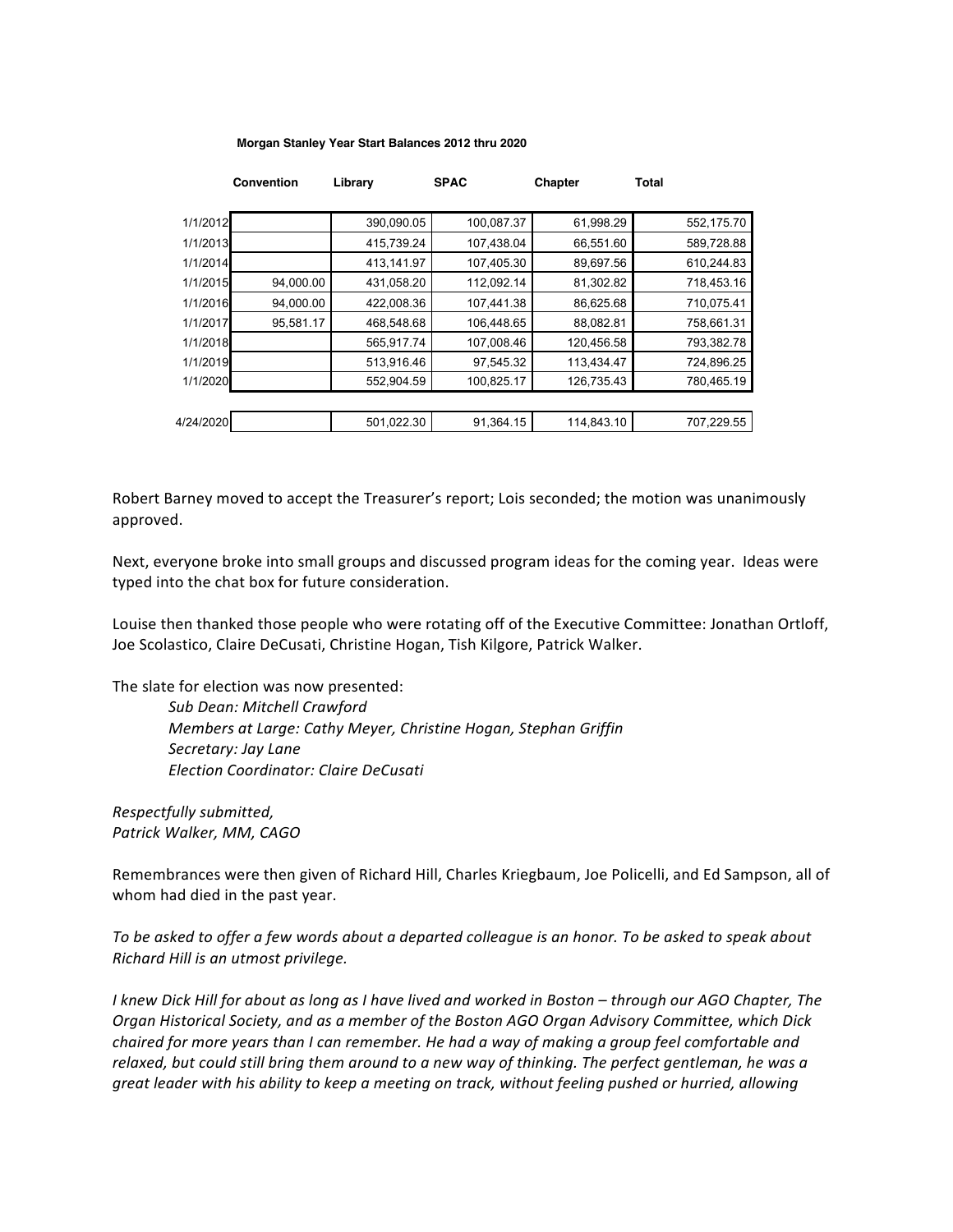*thoughts* to flow, but not wandering. He always seemed to be inconspicuously in control, and totally *organized. Discussions were always lively, and meetings were fun.*

After OAC meetings in various locations, he would always suggest that we ate at a local Diner – he knew *of one wherever we were that had great food at reasonable prices.* 

Dick had special skills; qualities that made him stand apart in our competitive and sometimes mean*spirited profession. He had respect for all kinds of music* – *from all periods and styles, and knew what* was good, respected it, and shared it. He had the same affection for people, and, although you clearly *knew* what he might have thought about something or someone, he never spoke an unkind word. Dick had a balanced approach that could help diffuse a situation and move a conversation toward resolution. *I* have heard from others that knew him to be an excellent teacher: Nurturing, supportive, yet *encouraging* one to be the best "you" possible. He seemed to take a deep, personal interest in his *students, as well as his colleagues and friends.*

As Chair of the SE MA OHS "Plymouth Colony" Convention, he promoted the area and the wonderful organs there, introducing visitors to a world that he truly loved, and in which he took absolute delight, sharing his infectious adoration of that region and its organs.

Dick always had a smile and the one word that seems to sum up Dick Hill is Genuine.

*It* wasn't that long ago that many of us participated in a musical celebration of his life and work, taking a rare opportunity to tell someone how valuable they are, while they are still on this side of the soil!

*In this current covid-isolating experience it is a shame that we do not have the opportunity, openly to celebrate the life and work of Richard Hill – but hopefully we will, sometime in the future.* 

*I* know that *I* will hold dear to me the memory of Richard Hill as long as memories last. *- Robert Barney, past Dean, BAGO*

 $\sim$   $\sim$   $\sim$ 

*Charles Krigbaum, age 91, passed away from Covid-19 on April 30, 2020.*

*Charles* was born in 1929 in Seattle, Washington, and he grew up in West Orange, New Jersey just *outside of New York City. With his academic and musical gifts, and the proximity of his hometown, it was* no surprise that Charles attended Princeton University between 1946 and 1952 and received his *Bachelor's* and Master's degrees in music, where he was a disciple of the neo-classic pioneer, Carl Weinrich. During Charles's studies with Weinrich, Weinrich became the first American to record the *complete works of Bach. Following college, Charles Krigbaum enlisted in the Naval Air Force for three* years. Remember, this was the Korean War era. After his military service, Charles studied in Frankfort with Helmut Walcha on a Fulbright scholarship. Walcha himself was a devoted scholar and performer of Bach's works, and recorded the complete Bach twice during his lifetime. Charles then went on to Paris to study with Andre Marchal, himself a great proponent of the organ-reform movement.

*In* 1958, Charles joined the faculty of Yale University's School of Music, and he became fifth University *Organist in 1965, after Frank Boyzan's death. His temperament and accomplishment was perfectly suited* to one of the world's great universities, and Professor Krigbaum served happily at Yale University for *nearly 40 years until his retirement in 1996.*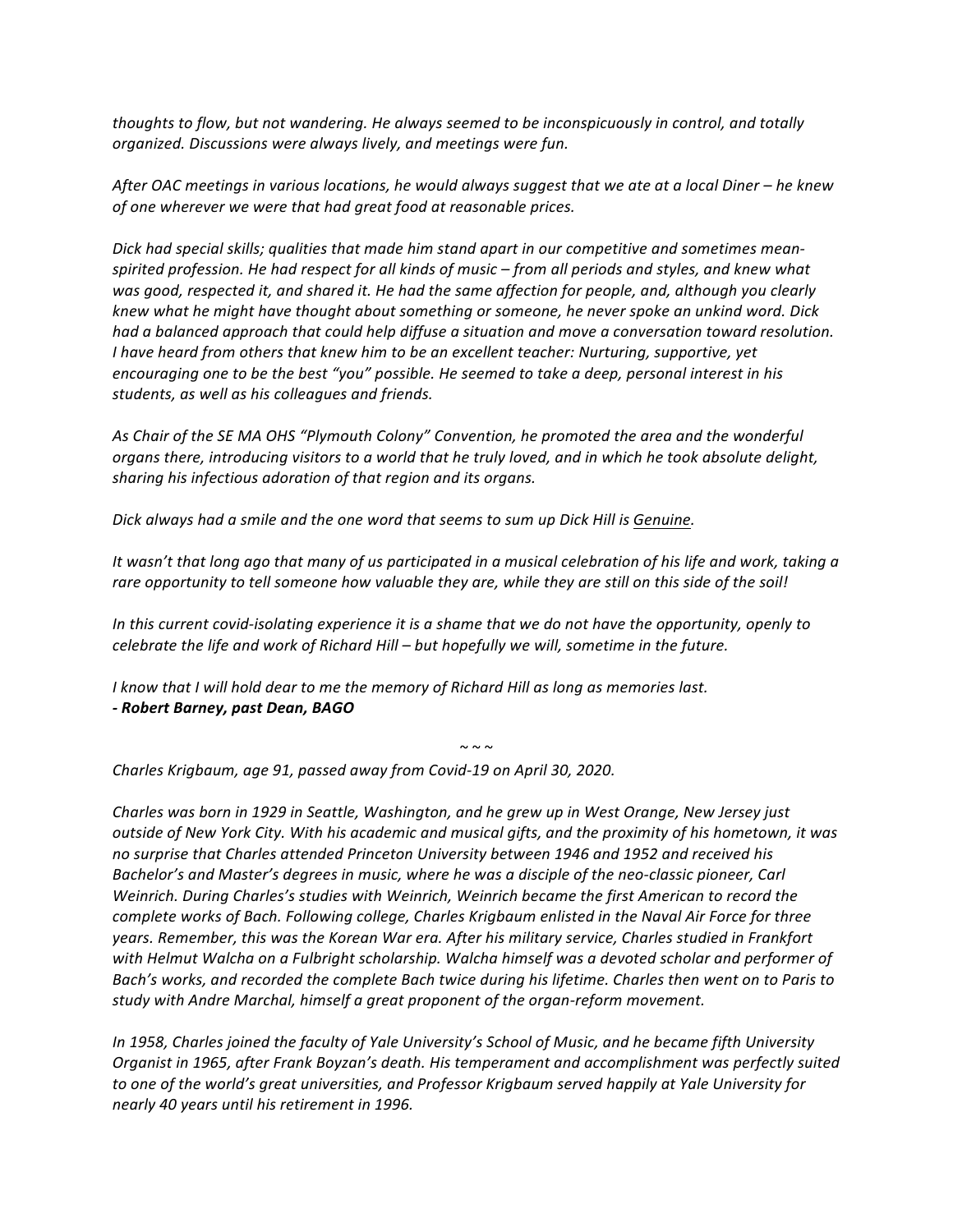*Charles* was an accomplished recitalist and a consummate and kind teacher. He played the entire organ *repertoire convincingly with a remarkable and thorough preparation. It is not as well known that Charles* was also a fine accompanist and service player. In his early days at Yale, between Yale Chapel services and the Divinity school, Charles played for 10 services a week! I recall televised Battell Chapel Christmas Eve services in which Charles would dispatch transcribed accompaniments from Handel's Messiah absolutely perfectly. And on the Holtkamp organ, no less! He appreciated the best organbuilding of all styles and eras, and found merit in all of Yale's famous organs—Skinner, Holtkamp, Beckerath and Taylor *and Boody.*

*Charles could not imagine performing anything in public that was not thoroughly prepared. He is wellknown for his recordings of Bach, Widor, and Messiaen.*

*I* was a High School organ student of Charles, beginning in 1979. Perhaps I was his youngest pupil! At the time, my father worked for IBM, and we were returning to Connecticut after three years in Atlanta. My *instructor there was Bill Weaver who was a friend of Charles's and had him give at least one recital on* the Flentrop organ at St Anne's Atlanta where Bill was music director. Bill was a good teacher for me in Atlanta, and was insistent that I have a fine teacher in Connecticut. He was curt, southern and very *direct, so I cannot imagine WHAT he must have told Charles to get him to garee to teach the very* scrappy teenager that I was. After all, here was the Yale organ professor who had just finished recording *Bach's* complete Art of Fugue! I think it speaks to Charles's kindness that he did so, because he certainly was far more kind than I was accomplished.

*Every* Saturday morning for two years, Charles would meet me at Dwight Chapel, and we would have our *lesson* on the large Beckerath organ to which I always looked forward. In warm weather, I recall that *Charles* would ride his bike from his home in Hamden, and I remember him sight-reading trio sonata movements perfectly, wearing sneakers! When I was in my senior year, it was Charles who recommended various schools, but most especially the New England Conservatory with Yuko Hayashi. *Thanks to his preparation of me I was accepted into Conservatory and that absolutely determined my direction for the future. Yuko's tutelage and the Conservatory were ideally suited to my temperament. Charles and I stayed in touch and wrote a few letters during those college years. I am sorry that I let that letter-writing fall away when I graduated.* 

# *Two anecdotes.*

*First,* The Art of Fugue. Most of you will know the name of Robert J. Lurtsema. I was having lessons with Charles when he completed the recordings. Lurtsema hosted Morning Pro Musica on WGBH radio for decades, and got a hold of Charles's complete box set of records to broadcast. However, Lurtsema went so far as to broadcast the records at 33 RPM as if they were LPs, but he did not realize they were meant to be played at a higher fidelity 45 RPM until a listener called in and complained about how LOW and *SLOW they were! So Lurtsema promised to rebroadcast at the right speed and the second time, invited Charles come and speak about the work. Charles could not have been a more gracious quest as Lurtsema probed him with his searching and somewhat obtuse questions.*

Second Anecdote. Charles was with Yale for nearly four decades and had many recollections of the changes, victories and difficulties the institution faced. One major change was the migration of New York City's Union Theological Seminary's School of Music to New Haven, where it became the Yale Institute of Sacred Music, led by Dr Robert Baker. Robert Baker and Charles Krigbaum did not always see eye to eye. The very even-tempered Charles came into one of my Saturday morning lessons absolutely fuming. "That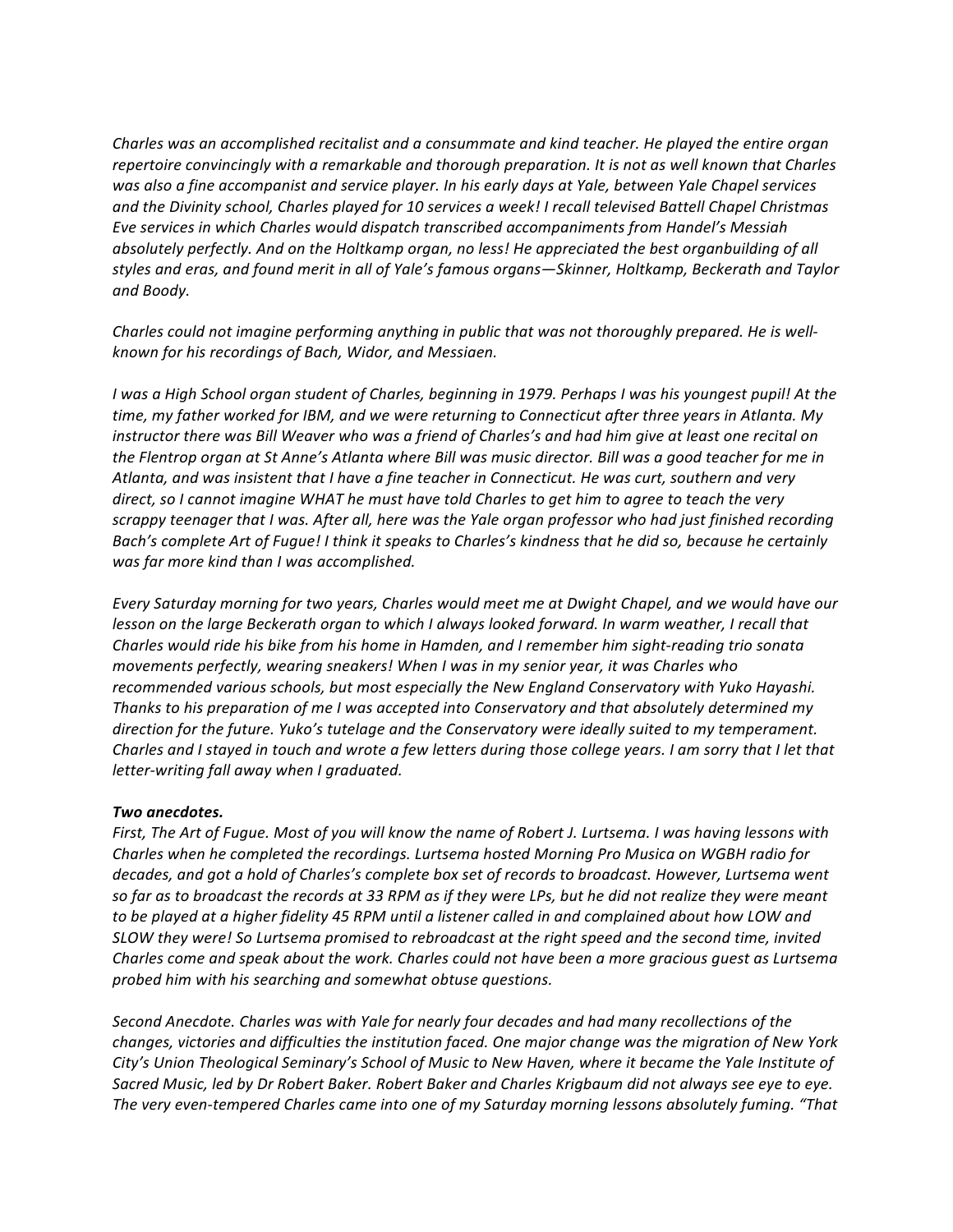*Robert Baker has a plan to hook up the tracker organ in the balcony of the Chapel with the Skinner organ in* the chancel, all controlled by a movable electric-action Austin console!" Needless to say, that did not *happen.*

Charles Krigbaum was one of those mentors without whom my life would be very different. Because of *Charles's* influence, I came to Boston and walked into The Church of the Advent for the very first time on September 27, 1981. And that surely changed the course of my life and career.

**Rest in Peace, Charles Russell Krigbaum, Musician, Teacher, Friend.** *- Mark Dwyer*

 $\sim \sim \sim$ 

Joe Policelli was remembered by Richard Bunbury

Joseph Policelli 1948-2020

Shortly after Joe's passing on April 27, 2020, a brief bio appeared on Facebook:

"We are saddened to hear of one of our dear colleagues passing, Joseph Policelli. A gentle and compassionate soul, a brilliant musician, his playing and choral conducting were of the highest caliber. His bachelors and Masters degrees were from Boston University. He had served Saint Columbkille's, Brighton, Saint Anthony's, Allston, and Temple Beth Shalom, Needham. Previously, he had built a renowned music program at Saint Paul's Cathedral in Worcester. He was also a professor at Worcester Polytechnic Institute. He had survived serious heart issues over a year ago, but this time he succumbed to COVID-19."

Here follows excerpts from a few messages and FB posts.

Joe wrote me the following in October 2012: "Thanks so much for your birthday wishes. I can't believe I'm now  $64$  - hardly seems possible  $-$  but as the saying goes, 'Time marches on.'"

A dear friend and local organ builder wrote about Joe's passing: "I am so sorry to hear this news. I had not seen Joe in many years, but his work and reputation in Worcester set the bar, decades ago! Terribly sad loss of an exemplary colleague." Another colleague wrote, "Joe was certainly a fighter in all the right ways. I was impressed with his talents, great spirit, and joy of life. I'll miss him terribly, and wish I had been able to be better connected with him more recently."

"I add my condolences to all the others. Joe was a talented and joyful person, and a friend. I'm sorry the virus claimed him. May his soul rest in peace, and may strength and comfort be given to all who mourn his earthly departure."

And finally, one last quote from the online memorial book: "Joe made me aware of the riches of traditional choral and organ music. He introduced me to other very gifted musicians who together changed my life vastly for the better. His graciousness and sense of fun over the years gave me many precious and joyful memories. Joe made my world a much better place."

**- Richard R. Bunbury, Ph.D.**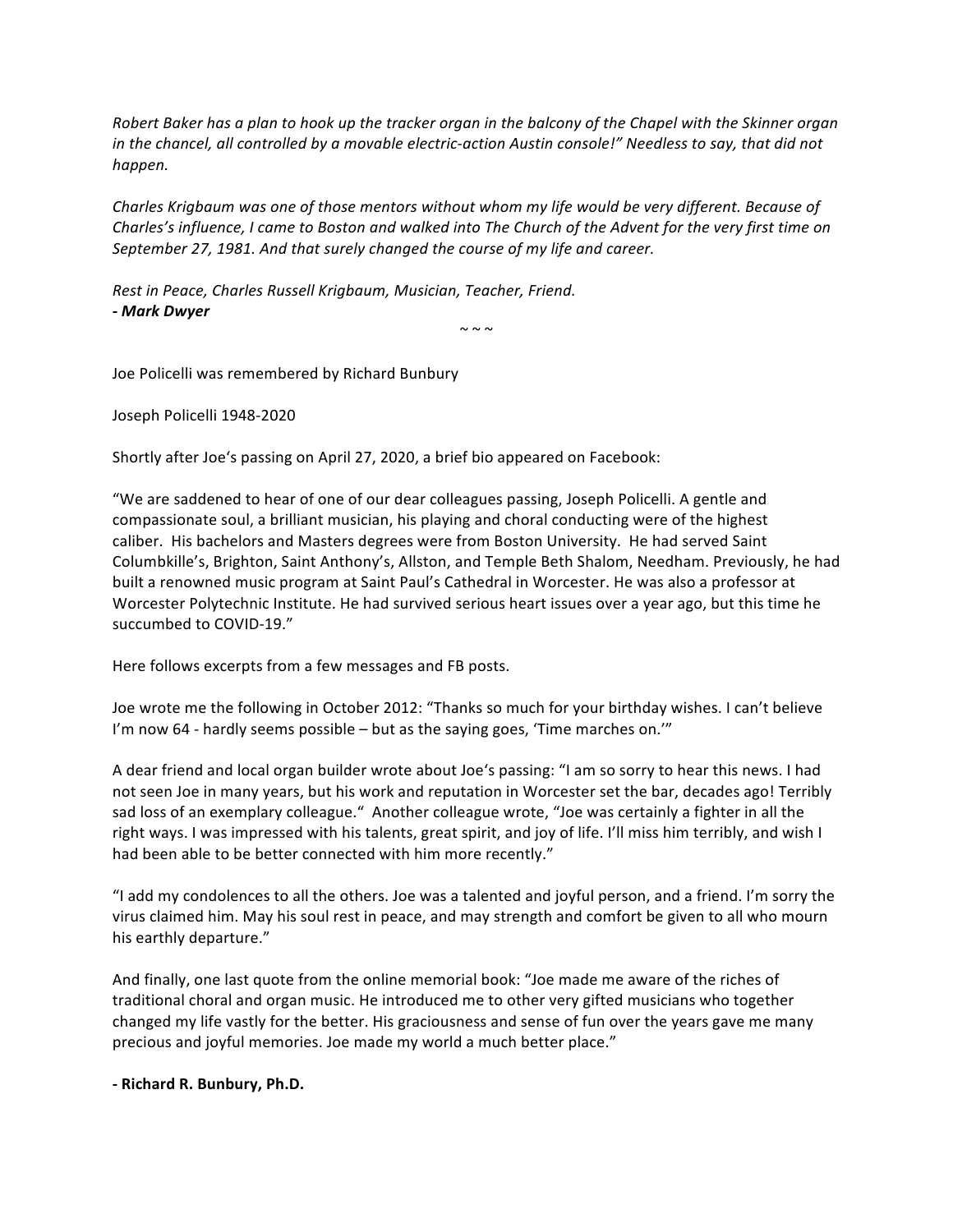*I* am humbled to be asked to give a remembrance of Ed Sampson, a legend in our time. Edward J. Sampson, 77, of North Andover, an employee of Raytheon, died in January. He was President of the *Board of Trustees of Methuen Memorial Music Hall for forty-three years, the longest of any chair,* starting in 1976. He was a caring, supportive gentleman to all who performed there. Even during his *illness, his concern was for others.* 

*Improvements during his tenure extended from the "Great Organ" to the Hall's second entrance, from the basement to the artists' room, from the exterior of the building and grounds to the archives' room,* and from fundraising to expansion of programming. His extensive research is found on the mmmh.org *website.* Here you will find the history of the organ and also lists of recitalists dating back to 1962 for the summer series and 1911 for special programs. I find these very interesting! His care for detail in *preparing the printed programs of recitalists is well-known. Whatever one submitted, he would find a few details to add.*

*Ed was a member of St. Patrick's Catholic Church in Lawrence, where he was a daily communicant. His*  funeral Mass was held there. Rest in peace, Ed.

*- Rosalind Mohnsen*

 $\sim$   $\sim$   $\sim$ 

Dean Louise Mundinger then gave her annual address.

Almost exactly six months ago it was New Year's Eve and as a proud Dean I started off at Old South where Mitchell Crawford held up demo organ pipes and then demonstrated them in a concert in front of *a* full house. Then I took off for The Mother Church and heard the annual AGO First Night recital played by Stephen Loher, Douglas Major, and George Sargent. 1200 attendees! Christa Rakich gave me a ride *to* the Church of the Advent and when I entered, the sparkle of "For Unto Us a child is born" bounced off the walls as Mark Dwyer played and Jeremy Bruns conducted the choir. The Händel fireworks were *perfect for the evening as well as gentler on the ears than the later display on the Boston Common.* 

*Not so long ago.* But so long ago.

*Now we cannot gather in our churches, our choirs cannot sing together, and we have been quarantined* at home. We have had to learn to be sound engineers with no training, no equipment, and no time. *Many* of us have had to do everything remotely while others record from church. YouTube, Zoom, *Facebook live just don't have the same feeling or sound as being together in the same space.* 

Tough, yes. But a time for opportunity as well. We have an even greater connection with our *congregations.* We can record and reach more people since presentations are no longer time dependent. *I* have seen wonderful presentations from colleagues. Some colleagues make recordings, some make movies, some make virtual choirs.

*It* is important to stay creative, to stay positive in this uncertain time. As colleagues we can support each other. Some churches may have to make difficult decisions considering lower than expected income. Some of us may face pay reductions or lose positions. It seems we are on a strange path. But I wonder. *Our* busy schedules disguised a lot of things. My congregation is much more open with me now than *before.* They tell me how the music has been helpful, how my notes about the music inform what they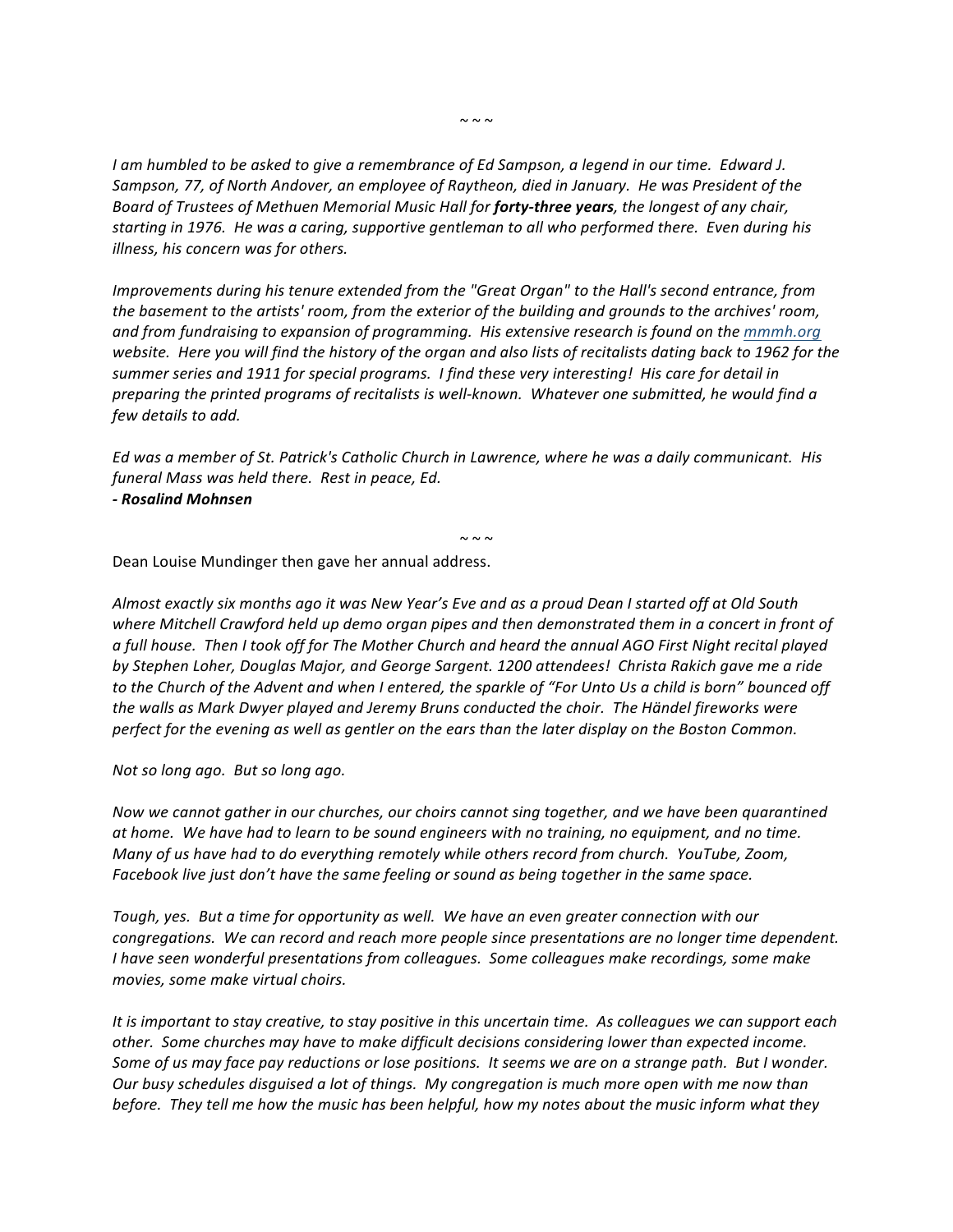*hear.* I feel connected in a new way, in an authentic way. And all on a platform that makes me want to *tear* my hair out. "How can you like this imperfect music?" is my question. How can they? They can. *They need it.*

Our chapter has so much to boast about. We have an Organ Library that receives loving attention, sends *out* music each week, and is mindful of the fragileness of old music and recordings. We make things possible for musicians around the country with our Special Projects fund. We have recitals, concerts, and workshops with impressive attendance numbers.

But especially we have people in our chapter who dedicate themselves to keeping this chapter running – now going on 115 years. Check out Claire's hard work on the website – with bios of all the deans starting at 1905. You can also find descriptions of the wonderful instruments gracing our spaces. We have so *much* to be thankful for – so be kind, be patient with yourselves and others and use your time wisely.

*Thanks for letting me be Dean. I enjoyed it. Robert Barney did a great job before me and Jeremy will continue the work. I plan on volunteering some more – I'll keep showing up. WIMFest – a party? Time will tell.*

#### *-Louise Mundinger*

Father David Michael moved to adjourn the meeting; Joe Scolastico seconded; the motion was passed unanimously.

#### The following reports, presented to the membership in writing, were not given at the Annual Meeting.

# *AGO PROFESSIONAL CERTIFICATION COMMITTEE REPORT*

*Three people took the opportunity for professional development this year. One took the Service Playing* exam, and two took the Colleague exam (CAGO). Results are not sent to examination centers; they are usually announced at the regional meetings held during the convention.

*Respectfully submitted, Steven Young, DMA, AAGO*

# *PLACEMENT REPORT*

All of the jobs on our job board remain current. Many churches, due to the virus, are stepping back from *hiring* a musician. When I contact them, they want to keep the posting up, but they have their search *process on hold, or are moving slowly.*

*Respectfully submitted, Mary Jodice*

#### *REPORTER*

As indicated last year, the Reporter still needs to work on timeliness, though perhaps with the changes the upcoming year will bring, things will be easier.

*Respectfully submitted, Joe Scolastico*